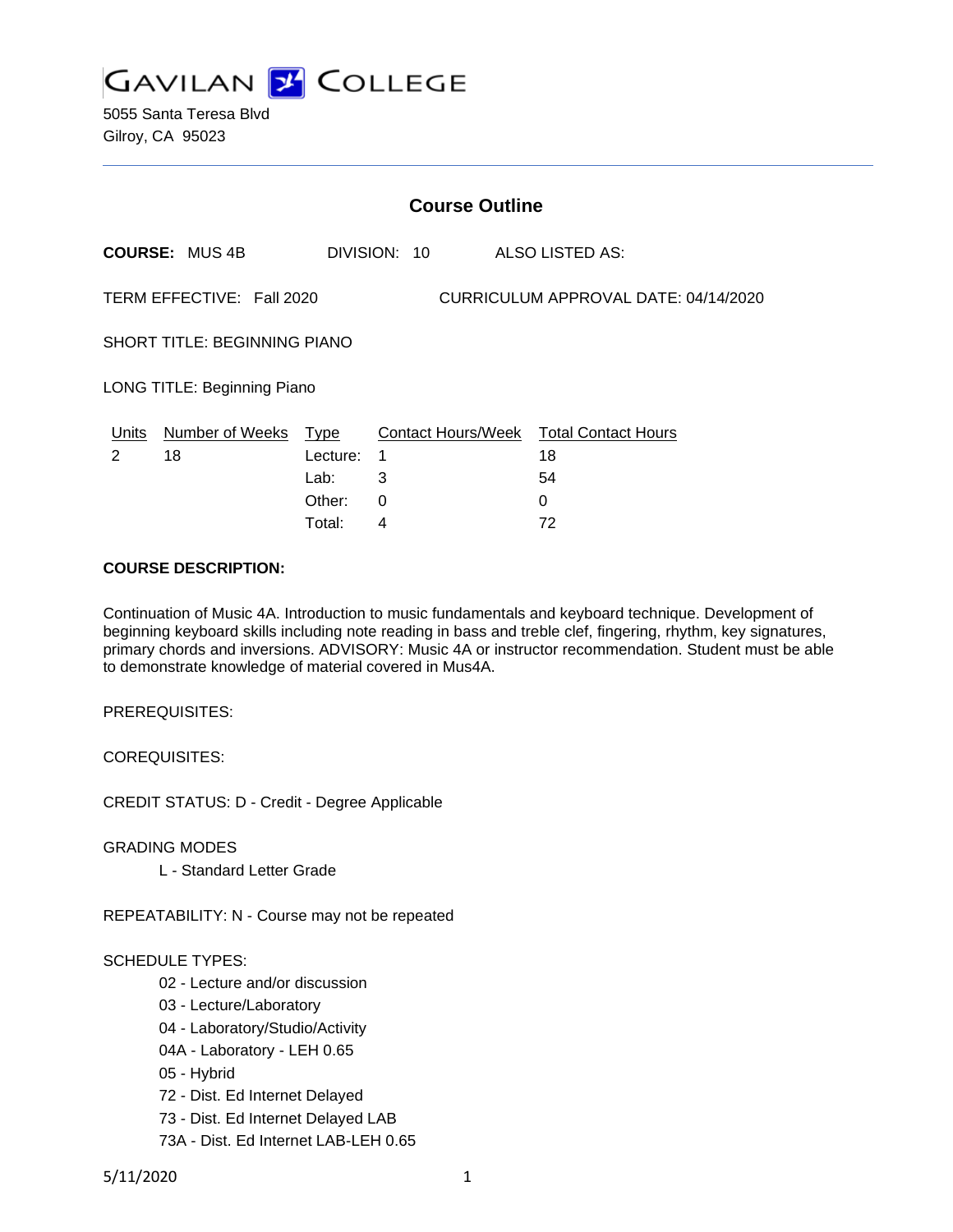# **STUDENT LEARNING OUTCOMES:**

By the end of this course, a student should:

1. Identify ledger line notes on grand staff; identify complex rhythm values; identify compound time signatures.

2. Sight read two-hand pieces; practice and play major scales for 2 octaves.

# **CONTENT, STUDENT PERFORMANCE OBJECTIVES, OUT-OF-CLASS ASSIGNMENTS**

Curriculum Approval Date: 04/14/2020 Week 1 1 Lecture Review fundamentals: triads, inversions, major scales and 5 finger warm ups. Student performance objectives : students will recognize and play Major and minor scales Week 2 1 Lecture Introduction to scale degree names and cords: I, IV and V7 chords. Student performance objectives : students will recognize and play I,IV And V7 chords Week 3 1 Lecture Introduction to numeric codes for triad Inversions. Transposition. Student performance objectives : students will recognize and play Inversions Week 4 1 Lecture Introduction of 2/2 time signature and cut time. Student performance objectives : students will recognize and play Music in cut time Week 5 1 Lecture Review and quiz. Week 6 1 Lecture Inversions of intervals. Student performance objectives : students will recognize and play Music containing interval inversions Week 7 1 Lecture Review major and minor scales and key signatures . Student performance objectives : students will recognize and play Major and Minor scales Week 8 1 Lecture Midterm exam, written theory test and performance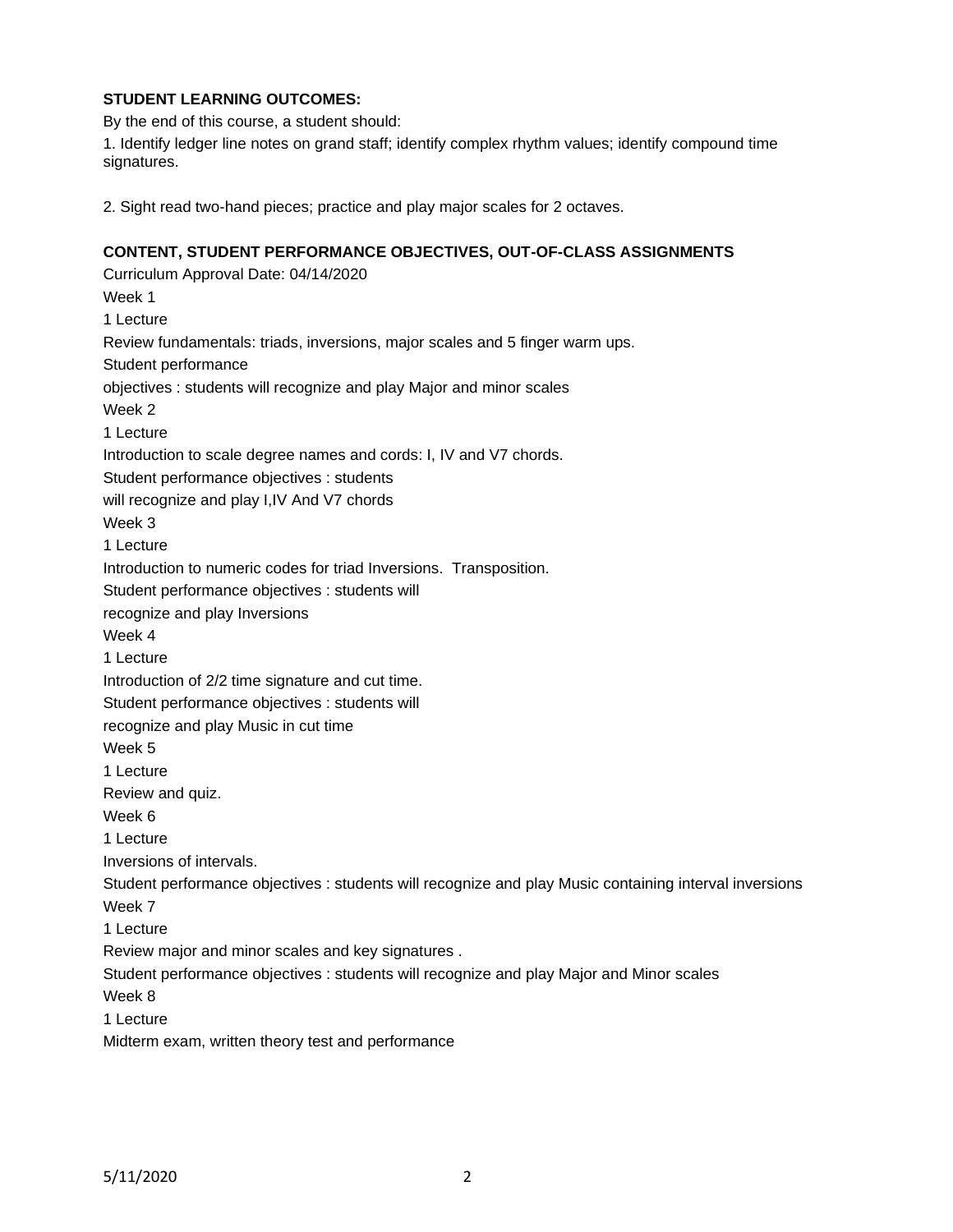Week 9 1 Lecture Introduction to playing and counting more complex rhythm patterns in various meters. Student performance objectives : students will recognize and play complex rhythm patterns Week 10 1 Lecture Introduction to harmonizing melodies with I, IV and V7 chords. Student performance objectives : students will harmonize simple melodies Week 11 1 Lecture Introduction to easier classical pieces: Mozart, Beethoven Student performance objectives : students will recognize and play easier classical pieces Week 12 1 Lecture Introduction to key elements for improvising 8-measure melodies with harmonies . Student performance objectives : students will improvise an 8-measure melody with harmony Week 13 1 Lecture Review and quiz. Week 14 1 Lecture How to practice effectively. Techniques on solving and overcoming technically challenging sections Student performance objectives : students will play duets Week 15 1 Lecture Pedal usage. Lecture on correct pedal use. Student performance objectives : students will demonstrate the use of the pedals Week 16 1 lecture Review, theory quiz. Week 17 1 Lecture Final Review and Playing final. Week 18 1 hours Written final Lab Content: Week 1 3 Lab hours Review fundamentals and playing of major and minor scales . 3 hours Assigned reading and lab. Student performance objectives : students will recognize and play Major and minor scales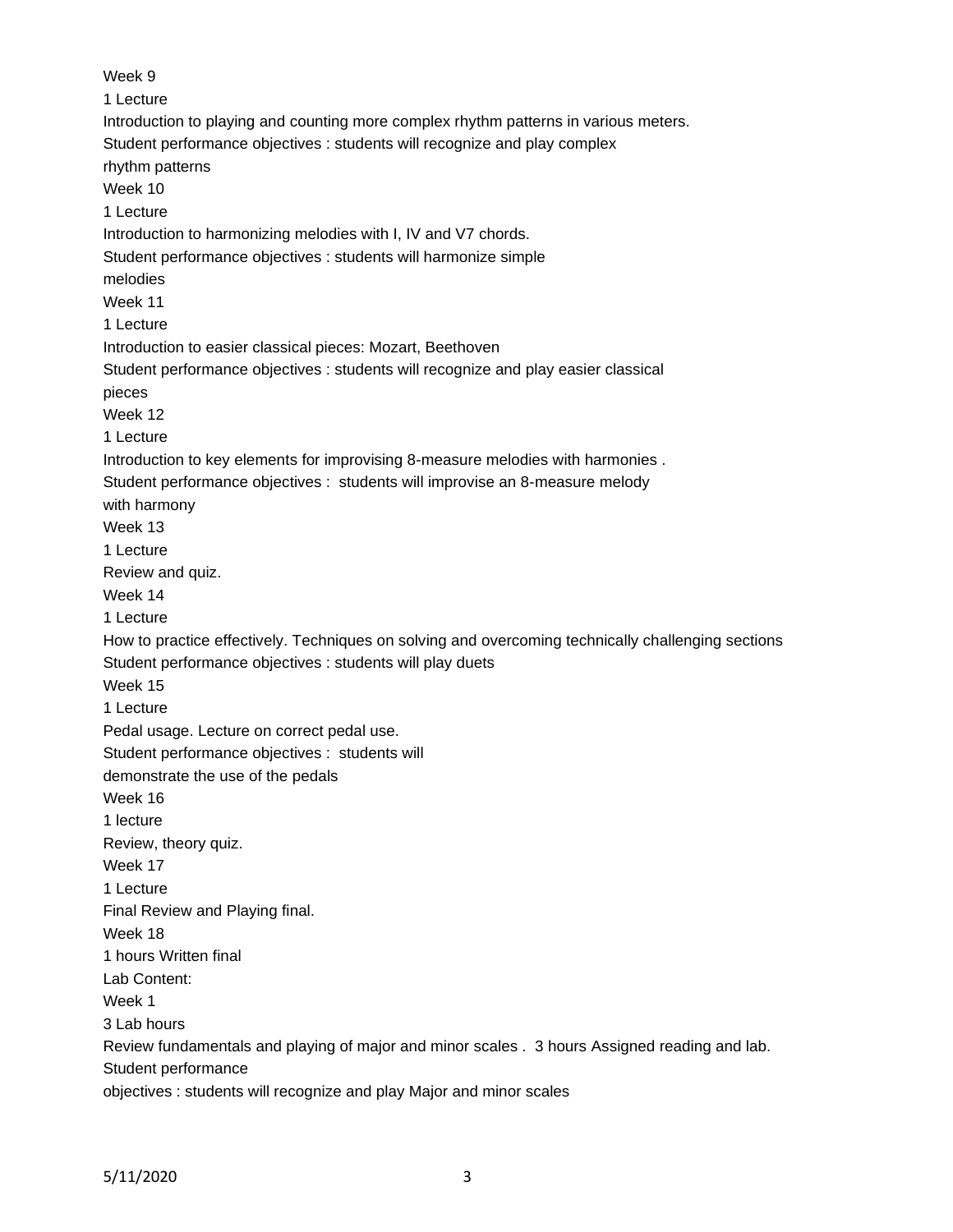Week 2 3 Lab hours I, IV and V7 chords. 3 hours assigned reading and lab. Student performance objectives : students will recognize and play I,IV And V7 chords Week 3 3 Lab hours Inversions of major triads. Transposition. 3 hours assigned reading And lab. Student performance objectives : students will recognize and play Inversions Week 4 3 Lab hours Introduction of 2/2 time signature and cut time. 3 hours assigned Reading and lab. Student performance objectives : students will recognize and play Music in cut time Week 5 3 Lab hours Review and quiz. 3 hours assigned reading and lab. Week 6 3 Lab hours Inversions of minor triads. 3 hours assigned reading and lab. Student performance objectives : students will recognize and play Music containing 1st inversions Week 7 3 Lab hours Review major and minor scales and key signatures . 3 hours assigned Reading and lab. Student performance objectives : students will recognize and play Major and Minor scales Week 8 3 Lab hours Midterm exam, theory written test and performance of scales and assigned songs. Week 9 3 Lab hours Playing and counting more complex rhythm patterns in various meters. 3 Hours assigned reading and lab. Student performance objectives : students will recognize and play complex rhythm patterns Week 10 3 Lab hours Harmonizing melodies with I, IV and V7 chords. 3 hours assigned Reading and lab. Student performance objectives : students will harmonize simple melodies Week 11 3 Lab hours Introduction to easier classical pieces . 3 hours assigned reading and lab. Student performance objectives : students will recognize and play easier classical pieces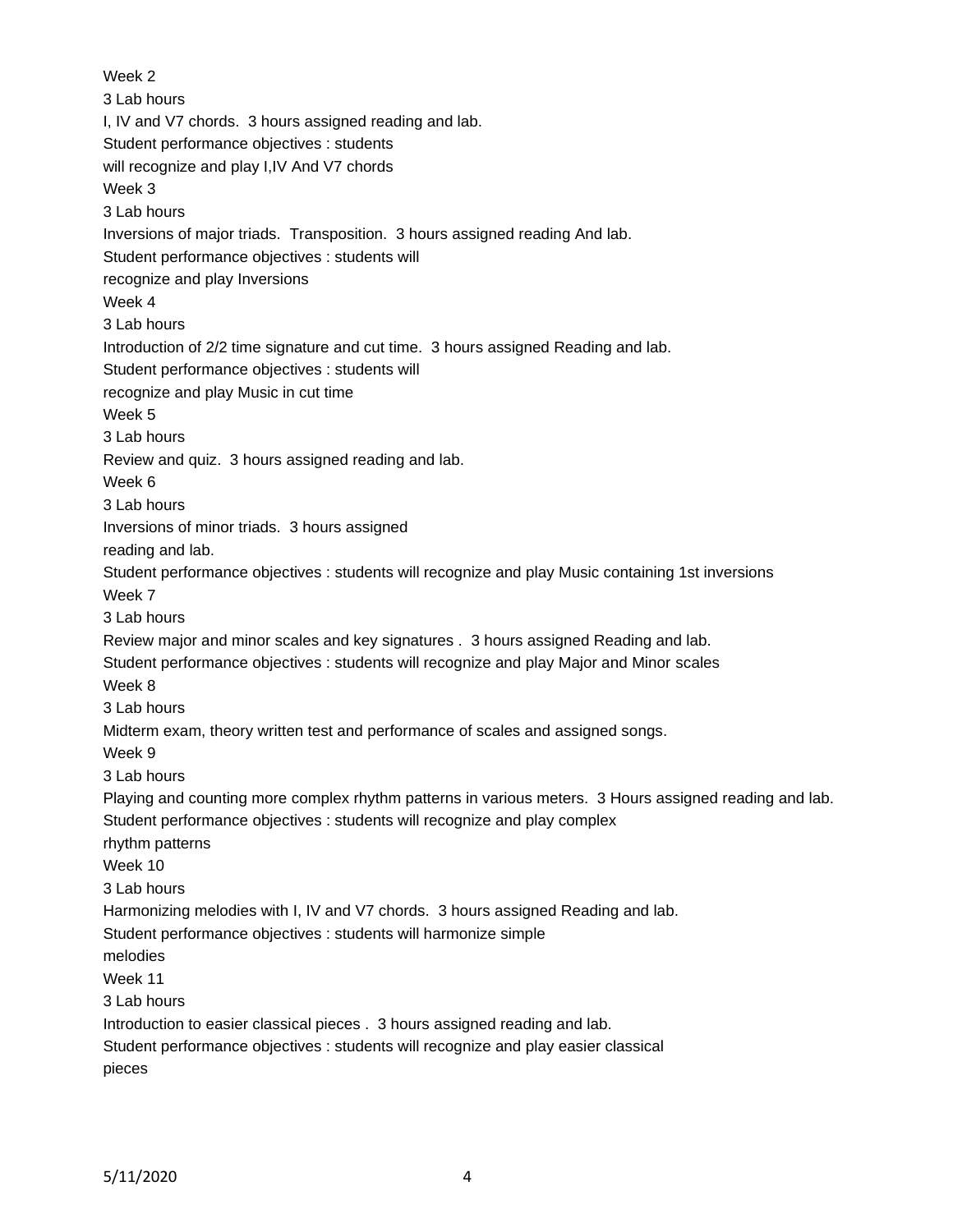Week 12 3 Lab hours Improvising 8-measure melodies with harmonies . 3 hours assigned reading and lab. Student performance objectives : students will improvise an 8-measure melody with harmony Week 13 3 Lab hours Review and quiz. 3 hours assigned reading and lab. Week 14 3 Lab hours Playing duets with other class mates . 3 hours assigned reading and lab. Student performance objectives : students will play duets Week 15 3 Lab hours Pedal usage. 3 hours assigned reading and lab. Student performance objectives : students will demonstrate the use of the pedals Week 16 3 hours Review, theory quiz and performance of assigned songs. . 3 hours assigned reading and lab. Week 17 3 Lab hours Final Review and Playing final. 3 hours assigned reading and lab. Week 18 3 hours final

### **METHODS OF INSTRUCTION:**

Lecture, demonstration, individualized instruction.

### **OUT OF CLASS ASSIGNMENTS:**

Required Outside Hours: 36

Assignment Description:

Students will be working on assigned weekly material. Two songs to complete every two weeks.20 hours Working on two octave major scales as well as introduction to minor scales and arpeggios. 12 hours 5 finger warm-ups in chromatic order in major and minor. 4 hours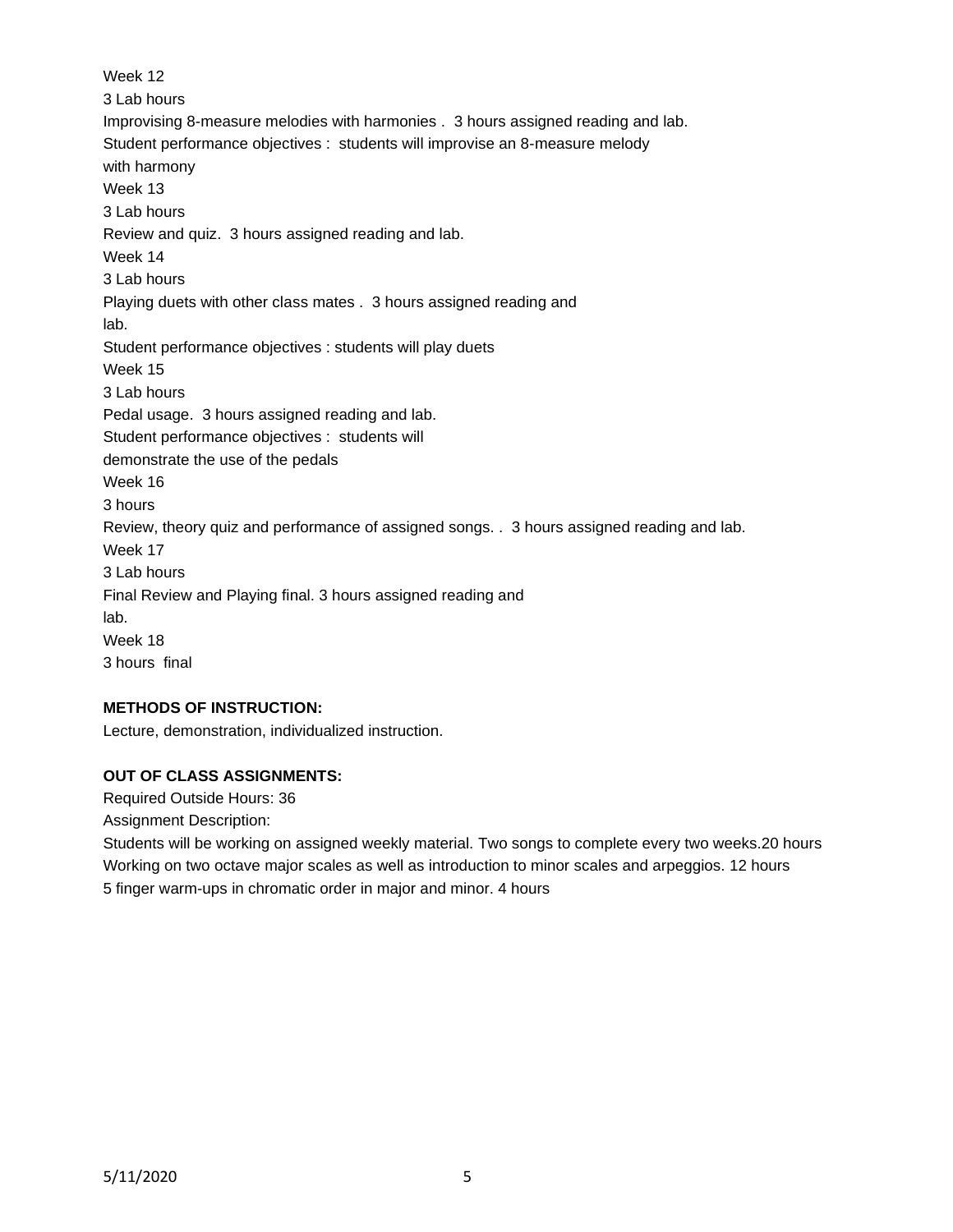### **METHODS OF EVALUATION:**

Writing assignments Percent of total grade: 10.00 % 10% - 20% Written homework; Term papers Problem-solving assignments Percent of total grade: 25.00 % 25% - 30% Homework problems; Quizzes; Exams Skill demonstrations Percent of total grade: 30.00 % 30% - 40% Class performance; Performance exams Objective examinations Percent of total grade: 20.00 % Objective examinations Percent of total grade: 15.00 % 25% - 35% Multiple choice; True/false; Matching items; Completion

# **REPRESENTATIVE TEXTBOOKS:**

This textbook as well as hand outs on two octave scales and theory worksheets will be used as Lab manual. E.L. Lancaster/Kenon D. Renfrow.. Required: ALFRED'S PIANO 101. VAN NUYS, CA: Alfred Publishing Co.,2005.

This textbook is a standard among many colleges and universities. Despite the fact that last publication was in 2005 it still remains as a classic textbook for teaching college level group piano class.

ISBN: ISBN: 9780739002551

Reading Level of Text, Grade: 10th Verified by: Maria Amirkhanian